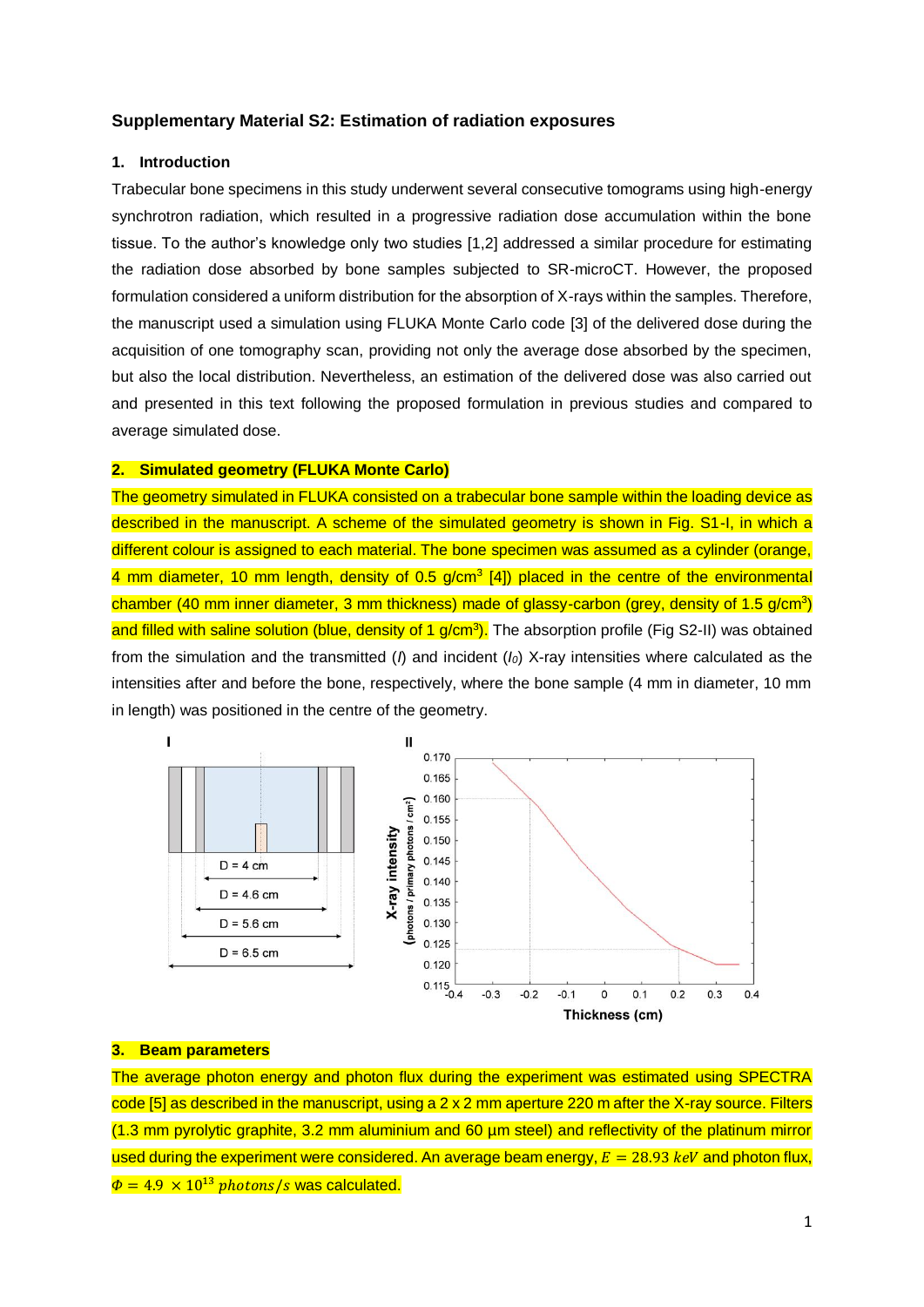#### **4. Average simulated dose (FLUKA Monte Carlo)**

The delivered dose was simulated for the previously described geometry. The simulation results have an error below 15%, such an error is associated to the standard deviation of the energy deposition of the simulated X-ray when interacts with an object. In fact, it is the statistical error associated to the probability of absorption in matter. From the simulation, the absorption profile (Fig. S2-II) and the energy deposition (Fig. 5) is calculated. The average dose rate in the target volume was obtained as an output of the simulation  $\dot{d}_{average, simulated} = 35 \ Gy \ s^{-1}$  (6.4 Gy/s standard deviation).

#### **5. Estimated dose (previous formulation)**

5.1.Estimation of mass attenuation coefficient, *α*

The mass attenuation coefficient was calculated using the Beer-Lambert Law [6]:

$$
T = \frac{I}{I_0} = e^{-\alpha \rho l}
$$

Where *T* is the transmission of X-rays through a material, of thickness *l*,  $\alpha$  is the mass attenuation coefficient (cm<sup>2</sup> g<sup>-1</sup>) and  $\rho$  is the density (g cm<sup>-3</sup>).

5.2. Estimation of the flux density, ψ

Due to the cylindrical geometry of the bone specimen, the X-ray path through it is not constant. Therefore, a numerical integration is performed splitting half of the cylinder (considering symmetry) in 90 steps of 1 degree. For each angle, the surface seen by the incident X-rays can be calculated as:

 $S_i = \sin \Delta \theta_i \times r \times h$ 

Where *S<sup>i</sup>* is the surface seen by the X-rays at each angle *θi*, *r* is the radius of the specimen and *h* is its height.

The flux at the surface,  $\psi_{surf}$  is then calculated from the value of the photon flux,  $\Phi$ (photons s<sup>-1</sup>), simulated using SPECTRA code [5]:

$$
\psi_{surf,i} = S_i \times I_o \times \Phi
$$

The thickness of the sample, *l,* varies as a function of the angle *θ*.

 $l_i = \cos \vartheta_i \times r \times 2$ 

The transmission, *T*, of X-rays through the cylinder is expressed using the Beer-Lambert Law:

$$
T_i = e^{-\alpha \rho l_i}
$$

The fraction of X-rays absorbed, A, by the samples is given as (1-T). The flux absorbed  $\psi_{a,i}$  (photons s<sup>-1</sup>) is then calculated as:

 $\psi_{a,i} = A \times \psi_{surf,i}$ 

Doing a numerical integration of the flux absorbed at each angular step, the total absorbed flux,  $\psi$  (photons s<sup>-1</sup>) is obtained:

$$
\psi_T = 2 \times \sum_{i=1}^{90} \psi_{a,i}
$$

And the flux density,  $\psi$  (photons/s/cm<sup>3</sup>), is obtained dividing the total flux divided by the volume of the specimen, V: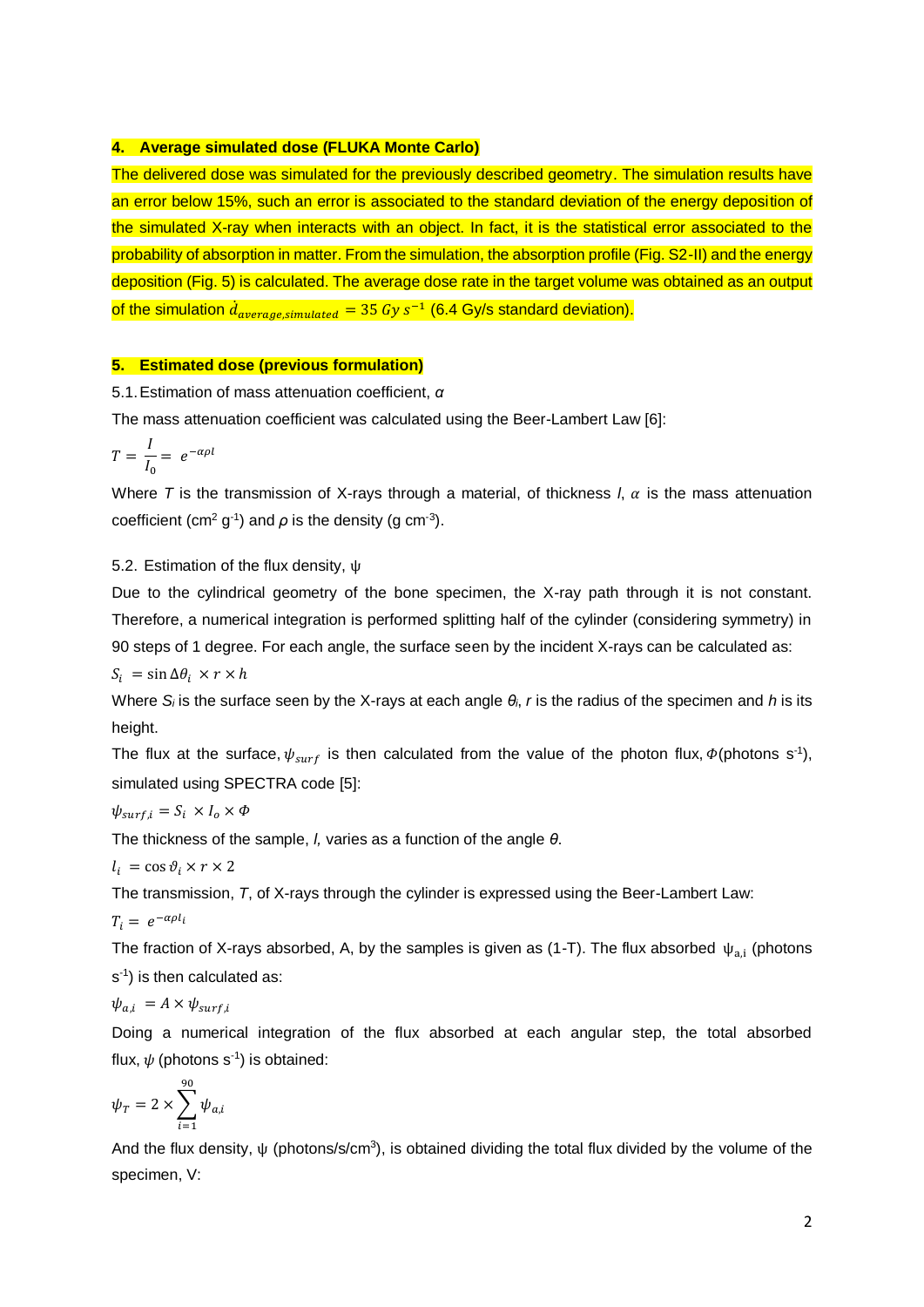$$
\psi = \frac{\psi_T}{V}
$$

5.3.Estimation of the radiation dose

To estimate the radiation dose absorbed by the sample, which is measured is grays (1 Gy  $\equiv$  1 J kg<sup>-1</sup>), the radiation flux density is converted into an energy density,  $E_p$  (J s<sup>-3</sup> cm-<sup>3</sup>).

$$
E_p = \psi \times 1.6 \times 10^{-19} J/_{eV} \times E
$$

Where E is the energy of the beam in eV and the dose rate,  $\dot{d}$  (Gy s<sup>-1</sup>), can be obtained as:

 $\dot{d} = \frac{E_p}{4}$  $\frac{\mu_p}{\rho}$  = 43.7 Gy s<sup>-1</sup>

## **6. Comparison**

The total irradiation dose,  $d$ , received during each exposure can be then found from the dose rate and the total exposure time during image acquisition.

 $d = \dot{d} \times t$ 

A comparison between the accumulated dose for each specimen during the seven sequential tomographies is reported in Table S2, computed varying the exposure time.

| Table S2. Nominal radiation absorbed by each specimen after each loading cycle, calculated by varying |  |  |
|-------------------------------------------------------------------------------------------------------|--|--|
| the exposure time. Values were truncated to one decimal place.                                        |  |  |

| <b>Exposure time</b>                     |  | 512 ms         |       |       |       |       |       |  |  |  |
|------------------------------------------|--|----------------|-------|-------|-------|-------|-------|--|--|--|
| Load cycles                              |  | $\overline{2}$ | 3     | 4     | 5     | 6     | 7     |  |  |  |
| Average accumulated dose simulated (kGy) |  | 65.9           | 98.8  | 131.8 | 164.7 | 197.7 | 230.6 |  |  |  |
| Estimated accumulated dose (kGy)         |  | 82.3           | 123.4 | 164.6 | 205.7 | 246.8 | 288.0 |  |  |  |
| <b>Exposure time</b>                     |  | 256 ms         |       |       |       |       |       |  |  |  |
| Load cycles                              |  | 2              | 3     | 4     | 5     | 6     | 7     |  |  |  |
| Average accumulated dose simulated (kGy) |  | 33.6           | 50.5  | 67.3  | 84.1  | 100.9 | 117.7 |  |  |  |
| Estimated accumulated dose (kGy)         |  | 42.0           | 63.0  | 84.0  | 105.0 | 126.0 | 147.0 |  |  |  |
| <b>Exposure time</b>                     |  | $128$ ms       |       |       |       |       |       |  |  |  |
| Load cycles                              |  | 2              | 3     | 4     | 5     | 6     | 7     |  |  |  |
| Average accumulated dose simulated (kGy) |  | 17.5           | 26.3  | 35.0  | 43.8  | 52.5  | 61.3  |  |  |  |
| Estimated accumulated dose (kGy)         |  | 21.9           | 32.8  | 43.7  | 54.7  | 65.6  | 76.5  |  |  |  |
| <b>Exposure time</b>                     |  | 64 ms          |       |       |       |       |       |  |  |  |
| Load cycles                              |  | 2              | 3     | 4     | 5     | 6     | 7     |  |  |  |
| Average accumulated dose simulated (kGy) |  | 9.5            | 14.2  | 18.9  | 23.6  | 28.4  | 33.1  |  |  |  |
| Estimated accumulated dose (kGy)         |  | 11.8           | 17.7  | 23.6  | 29.5  | 35.4  | 41.3  |  |  |  |

## **7. Discussion**

The average dose simulated in this study is in well agreement to the estimated dose using mathematical formulation previously proposed [1,2]. The estimation presented herein assumed that the X-rays pierce a constant thickness of bone material (a constant value is used in the Beer-Lambert Law), corresponding to the sample diameter. However, due to the cylindrical geometry of the specimen, Xrays go through a different thickness at the centre of the specimen while off centre. Therefore, the extra